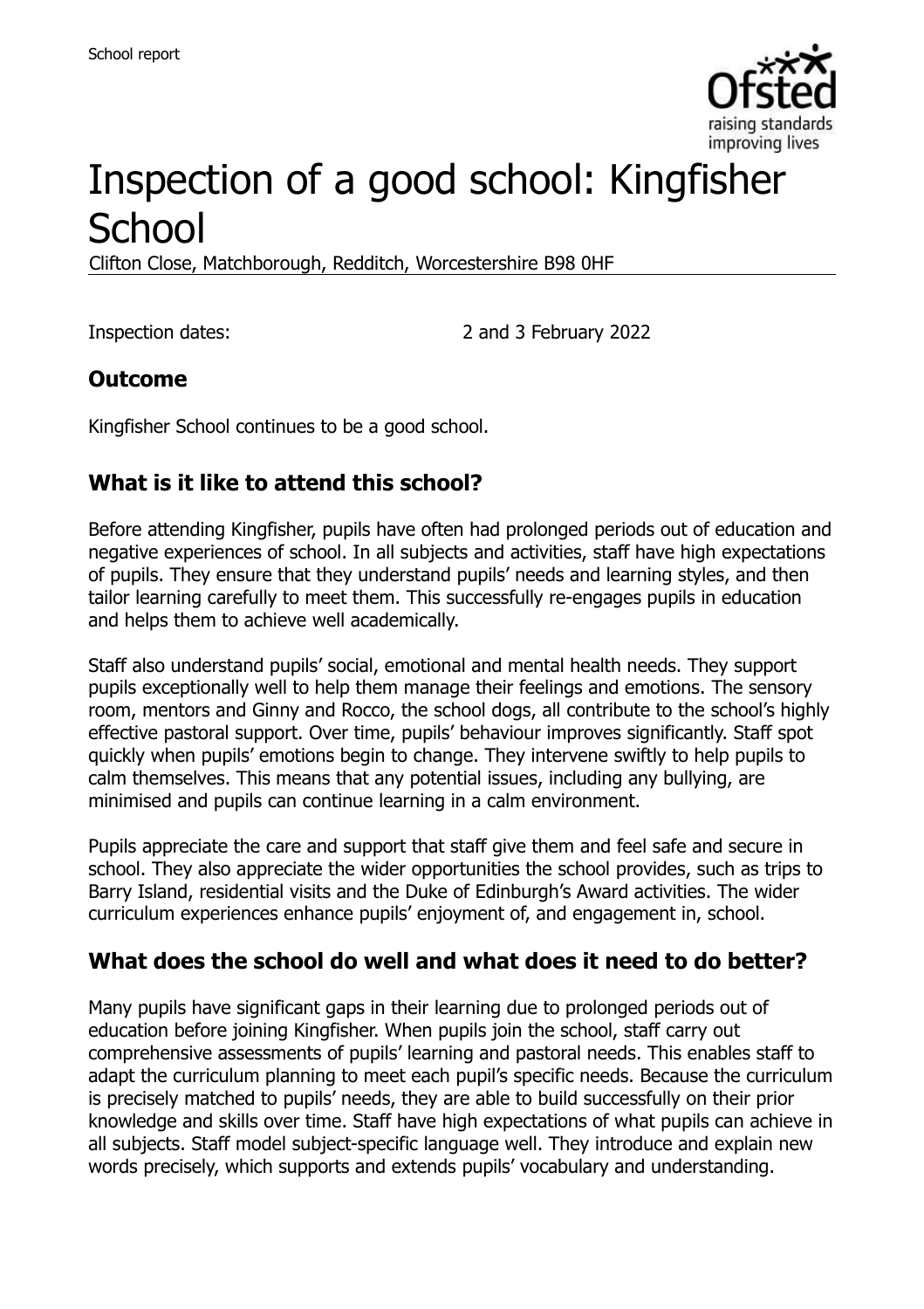

Teachers encourage pupils to explain their learning and thoughts. This helps pupils to remember new learning.

The teaching of phonics and early reading across the school is helping pupils to access the wider curriculum successfully. Teachers model reading well, using great expression. This captures pupils' attention and helps them to remain engaged in the stories. Staff provide pupils with a wide range of reading materials, including magazines, web pages and audio books. Teachers' enthusiasm for reading, and the creative ways they share texts and information, is helping pupils to see reading as a positive experience and successfully develops their love of reading.

Pupils benefit from a wide range of therapeutic support. For example, they access music, speech and language and play therapies. The mentoring programme develops pupils' resilience and helps them to manage their emotions. This support, along with the carefully structured curriculum, enables pupils to gain confidence in their abilities and achieve a range of qualifications by the end of key stage 4.

In September 2021, the school opened the sixth-form provision. Students joined this provision from a range of schools, as well as Kingfisher. At this point, leaders did not have the breadth of information, or time, needed to prepare fully for the range of qualifications and courses to meet all students' needs. While students in the sixth form are receiving an effective education to enable them to achieve a range of qualifications, leaders know that the choice of subjects is not yet as wide as it could be. Plans are already in place to develop the breadth of the sixth-form curriculum from September 2022.

Leaders have developed a specialist curriculum, 'The Kingfisher Exceptional Education Programme'. Pupils on this curriculum pathway access a range of different educational experiences through, for example, farm work and tutoring off site. Each pupil has a programme that is planned around their very specific needs. This programme is enabling pupils who previously had no academic or wider provision to remain in education. This programme is a particular strength of the school.

The wider curriculum provides pupils with opportunities to experience challenging activities to support their personal development. For example, enterprise events help to prepare pupils for the world of work. Pupils made furniture and craft items to sell in a pop-up shop. They ran the shop, including managing the money and budgets for the materials. In addition to this, pupils have had the opportunity to serve lunches to older people. This helps them to develop social skills within the wider community. Staff's work to provide pupils with a wide range of activities and experiences in the community is successfully developing their social skills, confidence and resilience.

The whole-school community works together as a supportive team. The trust and local governing body make sure that leaders' actions improve outcomes for pupils. They also check that staff's well-being is being supported. Staff appreciate the support they receive. As a result of this effective teamwork, the school is continuing to develop and improve pupils' outcomes.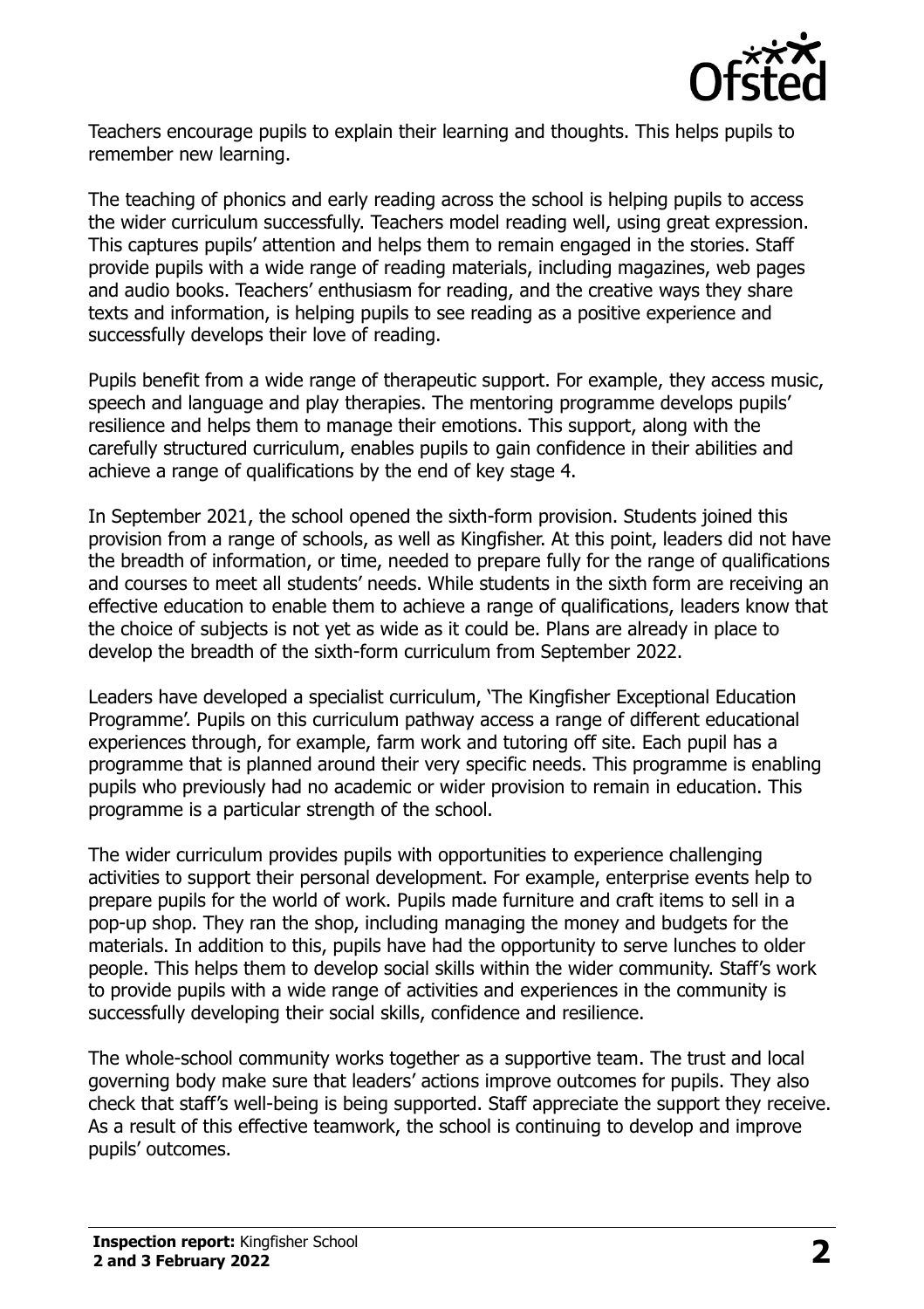

# **Safeguarding**

The arrangements for safeguarding are effective.

Staff are mindful of pupils' past experiences when teaching them how to keep safe. They help pupils to understand when a situation is unsafe and how to protect themselves. They approach this in a sensitive way to protect pupils' mental health needs. Staff utilise specialist support to teach pupils about the dangers of knife crime, drugs and exploitation.

Staff know and understand pupils' vulnerabilities in detail. This enables them to quickly spot any signs that pupils may be suffering harm. Leaders respond rapidly to find support to help pupils keep safe, and they challenge external agencies robustly when it is not provided.

### **What does the school need to do to improve?**

### **(Information for the school and appropriate authority)**

■ The school's sixth-form provision opened in September 2021. Leaders had limited time to ensure that the curriculum would fully meet all students' needs. As a result, some students are not yet following all the courses they want to. Leaders should continue to implement their plans to expand the sixth-form provision so that all students can access the courses they need to progress on to their chosen employment, apprenticeships or college courses after leaving school.

#### **Background**

When we have judged a school to be good, we will then normally go into the school about once every four years to confirm that the school remains good. This is called a section 8 inspection of a good or outstanding school, because it is carried out under section 8 of the Education Act 2005. We do not give graded judgements on a section 8 inspection. However, if we find evidence that a school would now receive a higher or lower grade, then the next inspection will be a section 5 inspection. Usually this is within one to two years of the date of the section 8 inspection. If we have serious concerns about safeguarding, behaviour or the quality of education, we will deem the section 8 inspection as a section 5 inspection immediately.

This is the first section 8 inspection since we judged the school to be good on 15 December 2016.

#### **How can I feed back my views?**

You can use [Ofsted Parent View](https://parentview.ofsted.gov.uk/) to give Ofsted your opinion on your child's school, or to find out what other parents and carers think. We use information from Ofsted Parent View when deciding which schools to inspect, when to inspect them and as part of their inspection.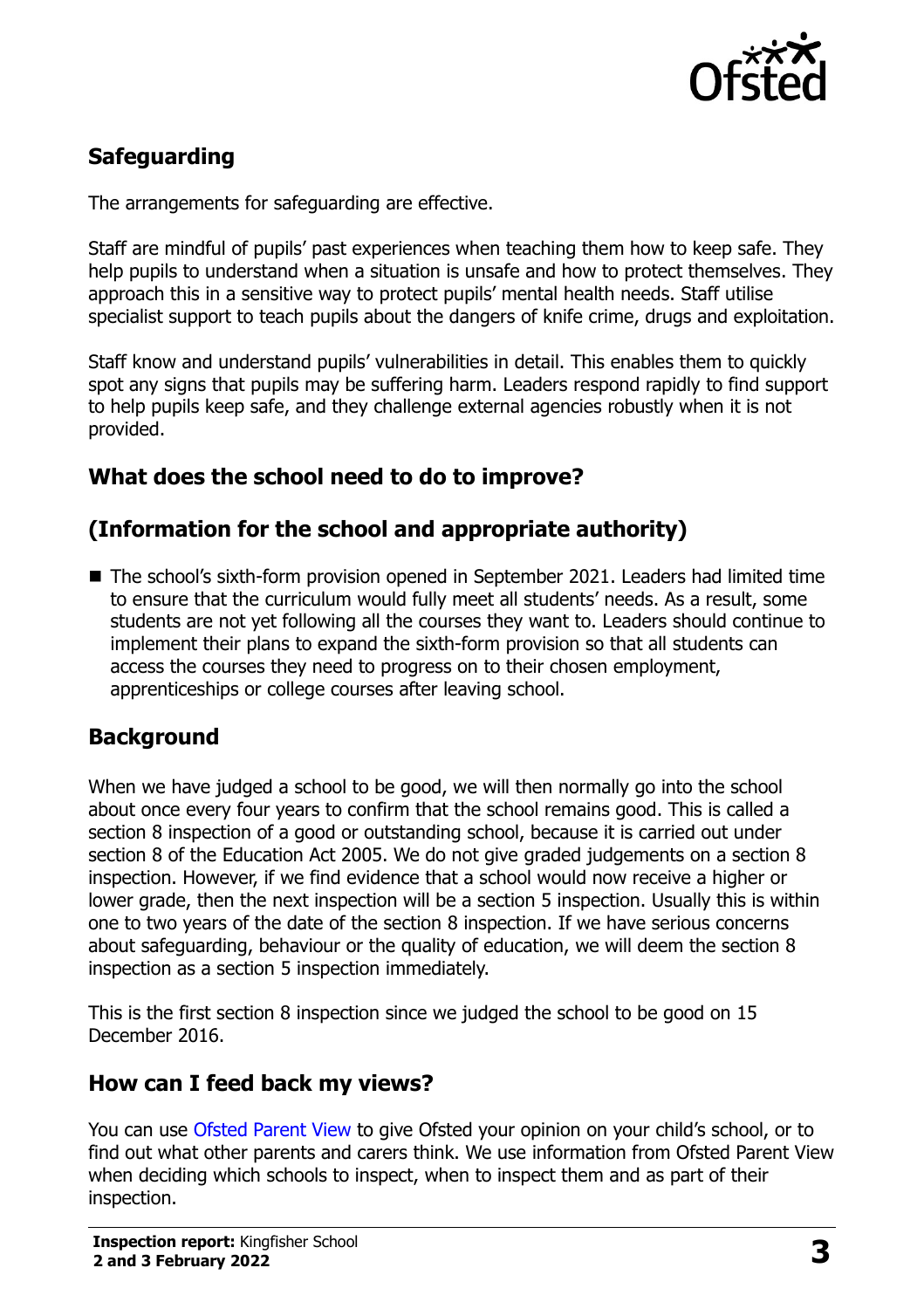

The Department for Education has further quidance on how to complain about a school.

If you are the school and you are not happy with the inspection or the report, you can [complain to Ofsted.](https://www.gov.uk/complain-ofsted-report)

# **Further information**

You can search for [published performance information](http://www.compare-school-performance.service.gov.uk/) about the school.

In the report, '[disadvantaged pupils](http://www.gov.uk/guidance/pupil-premium-information-for-schools-and-alternative-provision-settings)' refers to those pupils who attract government pupil premium funding: pupils claiming free school meals at any point in the last six years and pupils in care or who left care through adoption or another formal route.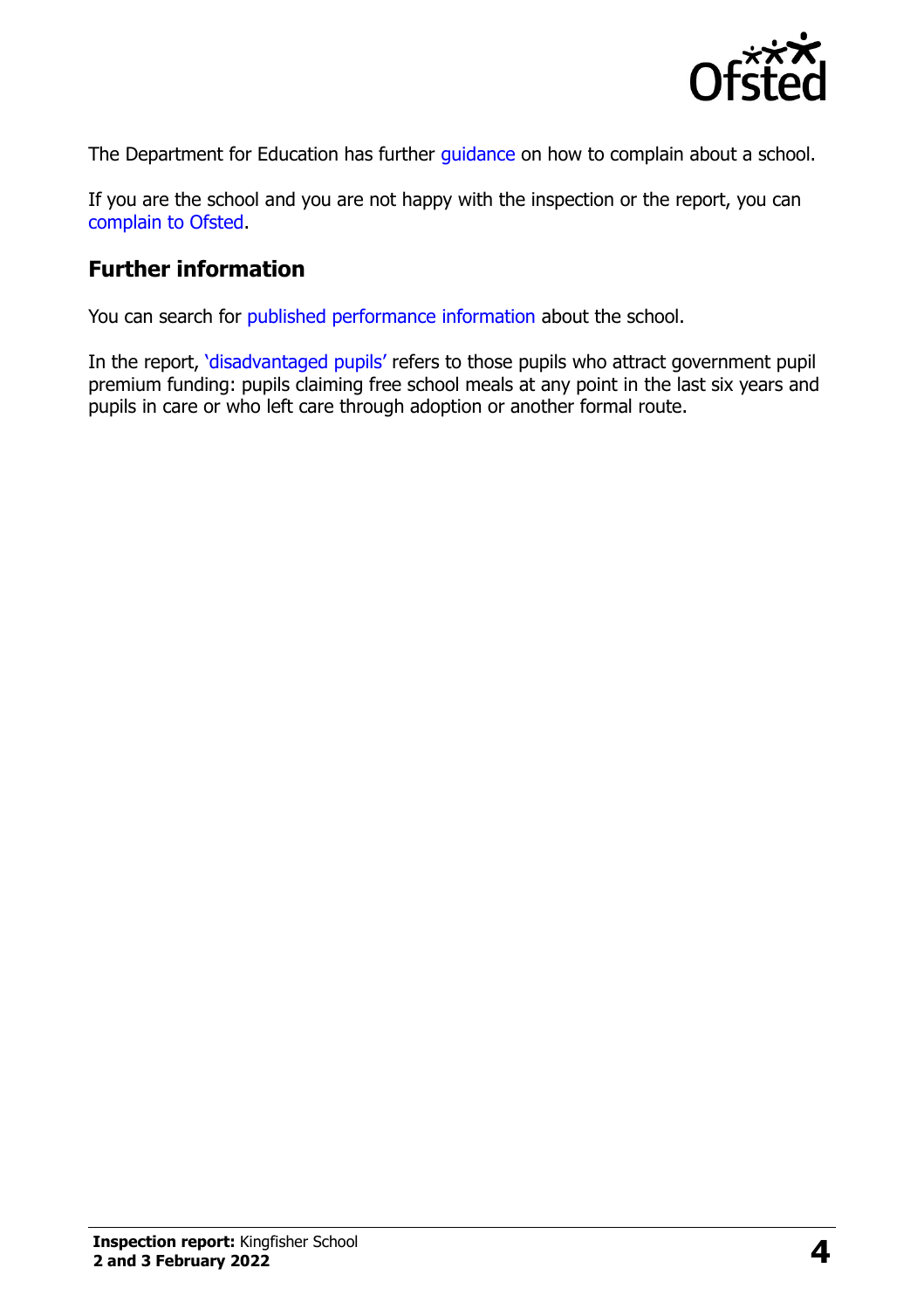

# **School details**

| Unique reference number                            | 140404                                                                |
|----------------------------------------------------|-----------------------------------------------------------------------|
| <b>Local authority</b>                             | Worcestershire                                                        |
| <b>Inspection number</b>                           | 10205162                                                              |
| <b>Type of school</b>                              | Special                                                               |
| <b>School category</b>                             | Academy special sponsor-led                                           |
| Age range of pupils                                | 7 to 18                                                               |
| <b>Gender of pupils</b>                            | Mixed                                                                 |
| <b>Gender of pupils in sixth-form</b><br>provision | Mixed                                                                 |
| Number of pupils on the school roll                | 137                                                                   |
| Of which, number on roll in the sixth<br>form      | 14                                                                    |
| <b>Appropriate authority</b>                       | Board of trustees                                                     |
| <b>Chair of trust</b>                              | <b>Robert Turton</b>                                                  |
| <b>Headteacher</b>                                 | Jay Hart                                                              |
| Website                                            | www.kingfisherschool.co.uk                                            |
| Date of previous inspection                        | 15 December 2016, under section 8 of the<br><b>Education Act 2005</b> |

#### **Information about this school**

- The school uses eight unregistered alternative providers.
- Since the last inspection, the school has joined the Central Learning Partnership Trust.
- In September 2021, the school increased its capacity to 140 and opened the sixth-form provision.
- All pupils have an education, health and care plan for social, emotional and mental health conditions. A number of pupils have autism spectrum disorder.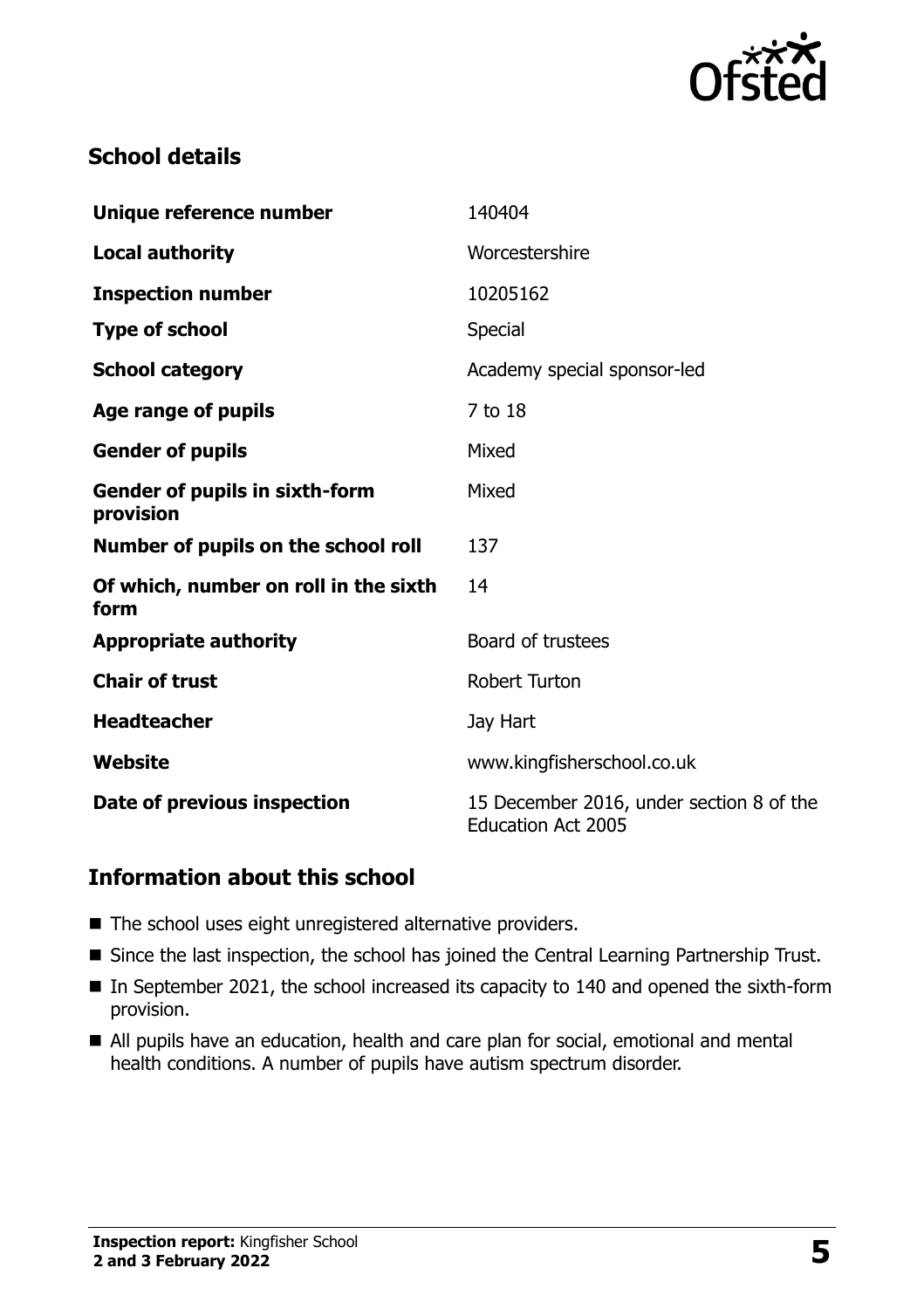

# **Information about this inspection**

- This was the first routine inspection the school received since the COVID-19 pandemic began. Inspectors discussed the impact of the pandemic with leaders and have taken that into account in their evaluation of the school.
- **Inspectors met with the headteacher, deputy and assistant headteachers, the special** educational needs coordinator, the reading, mathematics and physical education (PE) leaders, the outreach leader and teachers.
- The lead inspector met with three governors, including the chair of governors. She also met with the chief executive officer of the trust.
- Inspectors carried out deep dives in these subjects: reading, mathematics and PE. For each deep dive, inspectors discussed the curriculum with subject leaders, visited a sample of lessons, spoke to teachers, spoke to some pupils about their learning and looked at samples of pupils' work. Inspectors spoke to leaders about the curriculum in some other subjects. They also visited history, information technology, personal, social, health and economic education and catering lessons.
- Inspectors scrutinised a range of safeguarding information, including the school's safeguarding policy, spoke to staff and pupils about safeguarding and looked at how pupils learn how to keep themselves safe. The lead inspector spoke to the safeguarding leader about the reporting and recording of any safeguarding incidents.
- One inspector visited three of the unregistered alternative provisions with the outreach leader.
- Inspectors took account of the free-text comments, the responses on Ofsted Parent View and the responses to the survey for staff.

#### **Inspection team**

Ann Pritchard, lead inspector Her Majesty's Inspector Russell Hinton Ofsted Inspector Janet Lewis Ofsted Inspector